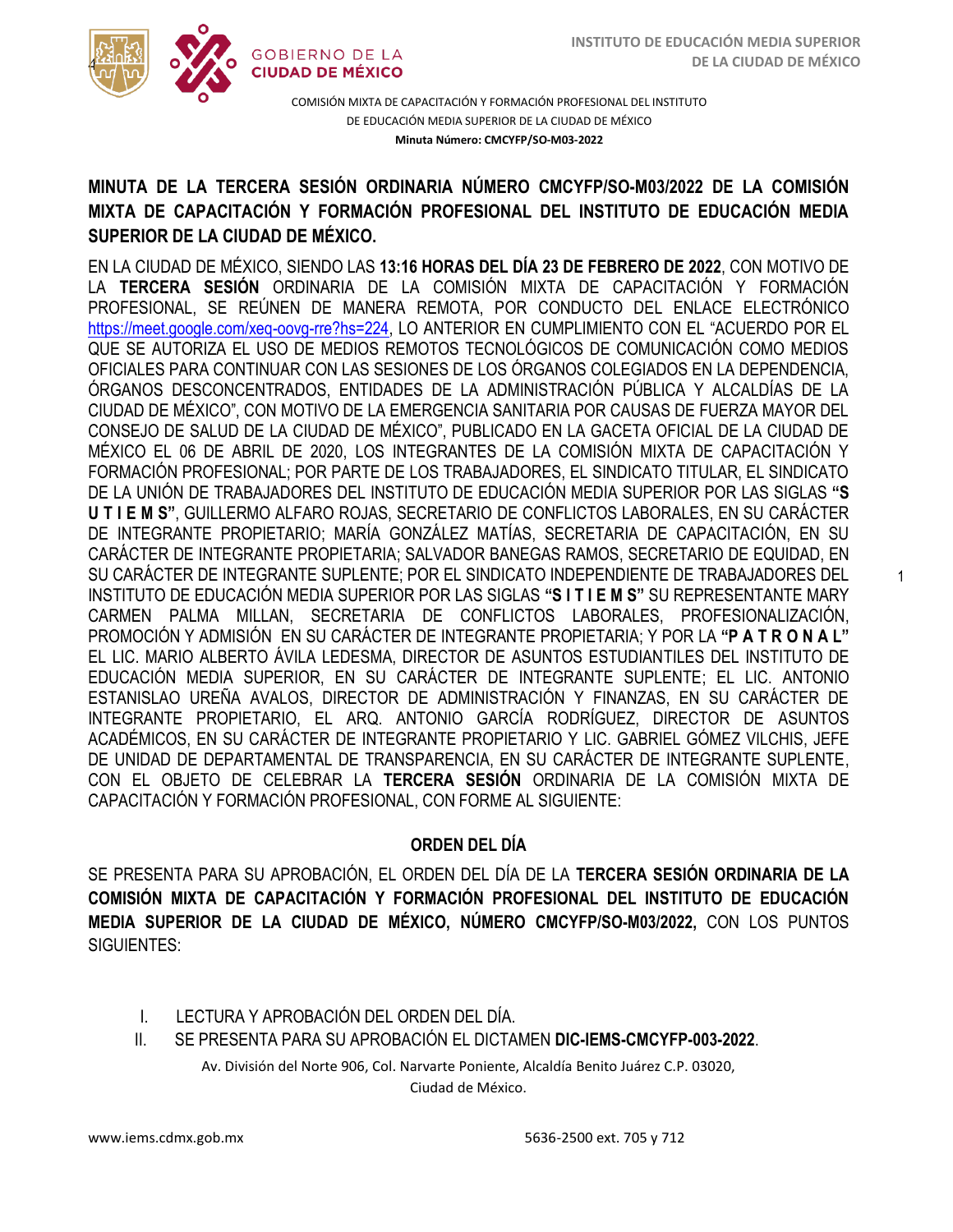



COMISIÓN MIXTA DE CAPACITACIÓN Y FORMACIÓN PROFESIONAL DEL INSTITUTO DE EDUCACIÓN MEDIA SUPERIOR DE LA CIUDAD DE MÉXICO **Minuta Número: CMCYFP/SO-M03-2022**

#### SE SOMETE A CONSIDENTIGION EN TEGITA I ANA EN CELLBINACIÓN DE LA COMISTA<br>ORDINARIA DE LA COMISIÓN MIXTA DE CAPACITACIÓN Y FORMACIÓN PROFESIONAL. III. SE SOMETE A CONSIDERACIÓN LA FECHA PARA LA CELEBRACIÓN DE LA **CUARTA SESIÓN.**

## **M I N U T A**

**PRIMERO.** DE ACUERDO CON LA LISTA DE ASISTENCIA DE LOS INTEGRANTES DE LA COMISIÓN, EXISTE QUÓRUM LEGAL VÁLIDO PARA LLEVAR A CABO LA **TERCERA SESIÓN** ORDINARIA DE LA COMISIÓN MIXTA DE CAPACITACIÓN Y FORMACIÓN PROFESIONAL.

LAS PERSONAS INTEGRANTES DE LA **COMISIÓN MIXTA DE CAPACITACIÓN Y FORMACIÓN PROFESIONAL DEL INSTITUTO DE EDUCACIÓN MEDIA SUPERIOR DE LA CIUDAD DE MÉXICO** APRUEBAN POR UNANIMIDAD, EL ORDEN DEL DÍA DE LA **TERCERA SESIÓN** ORDINARIA CON LOS PUNTOS SIGUIENTES:

- I. LECTURA Y APROBACIÓN DEL ORDEN DEL DÍA.
- II. SE PRESENTA PARA SU APROBACIÓN EL DICTAMEN **DIC-IEMS-CMCYFP-00-2022**.
- III. SE SOMETE A CONSIDERACIÓN LA FECHA PARA LA CELEBRACIÓN DE LA **CUARTA SESIÓN**. ORDINARIA DE LA COMISIÓN MIXTA DE CAPACITACIÓN Y FORMACIÓN PROFESIONAL.

**SEGUNDO**. LOS INTEGRANTES DE LA COMISIÓN MIXTA DE CAPACITACIÓN Y FORMACIÓN PROFESIONAL APRUEBAN EN TODAS Y CADA UNA DE SUS PARTES EL DICTAMEN **DIC-IEMS-CMCYFP-03-2022** PARA TODOS LOS EFECTOS ADMINISTRATIVOS CORRESPONDIENTES.

**DISENSOS:** LOS INTEGRANTES DE ESTA COMISIÓN DEL SUTIEMS CONSIDERAMOS QUE LOS DOCUMENTOS PRESENTADOS COMO COMPROBANTES DE ESTUDIO O INSCRIPCIONES AL SEMESTRE INCLUYENDO LOS DE ESTUDIOS REALIZADOS DAN FE DE LO EN ELLOS ASENTADO. HACEMOS NOTAR QUE EL ARTÍCULO 25 FRACCIÓN VII DE ESTA COMISIÓN SOLO PIDE UN COMPROBANTE DE ESTUDIOS REALIZADOS QUE NO NECESARIAMENTE DEBE SER OFICIAL, POR LO QUE CONSIDERAMOS QUE EL TRÁMITE EN DONDE ESTE ÚLTIMO DOCUMENTO SE PIDE DEBE SER APROBADO, SI NO LO FUE EN CONSIDERACIÓN DE LA ÚLTIMA OBSERVACIÓN AQUÍ HECHA.

**TERCERO.-** LAS PARTES DE LA COMISIÓN MIXTA DE CAPACITACIÓN Y FORMACIÓN PROFESIONAL SE COMPROMETEN A ENVIAR PROPUESTAS, EN COORDINACIÓN CON LA CMAYP, PARA LOS CURSOS DE CAPACITACIÓN CON RELACIÓN A LA CONVOCATORIA DE PROMOCIÓN; Y TAMBIÉN COMO LO ESTABLECE LA CLÁUSULA 51 DEL CCT, PARA ABORDAR EL PUNTO EN LA SIGUIENTE SESIÓN ORDINARIA.

**CUARTO.** LOS INTEGRANTES DE LA COMISION MIXTA DE CAPACITACION Y FORMACIÓN PROFESIONAL TOMAN CONOCIMIENTO Y APRUEBAN EL SEÑALAMIENTO PARA QUE TENGA VERIFICATIVO LA CELEBRACIÓN DE **LA CUARTA** SESIÓN ORDINARIA DE LA COMISIÓN MIXTA DE CAPACITACIÓN Y FORMACIÓN PROFESIONAL EL **09 DE MARZO 2022**, A LAS **11:00 HORAS,** SE ENVIARÁ MEDIANTE CORREO ELECTRÓNICO LA INVITACIÓN DE LA MISMA.

Av. División del Norte 906, Col. Narvarte Poniente, Alcaldía Benito Juárez C.P. 03020,

Ciudad de México.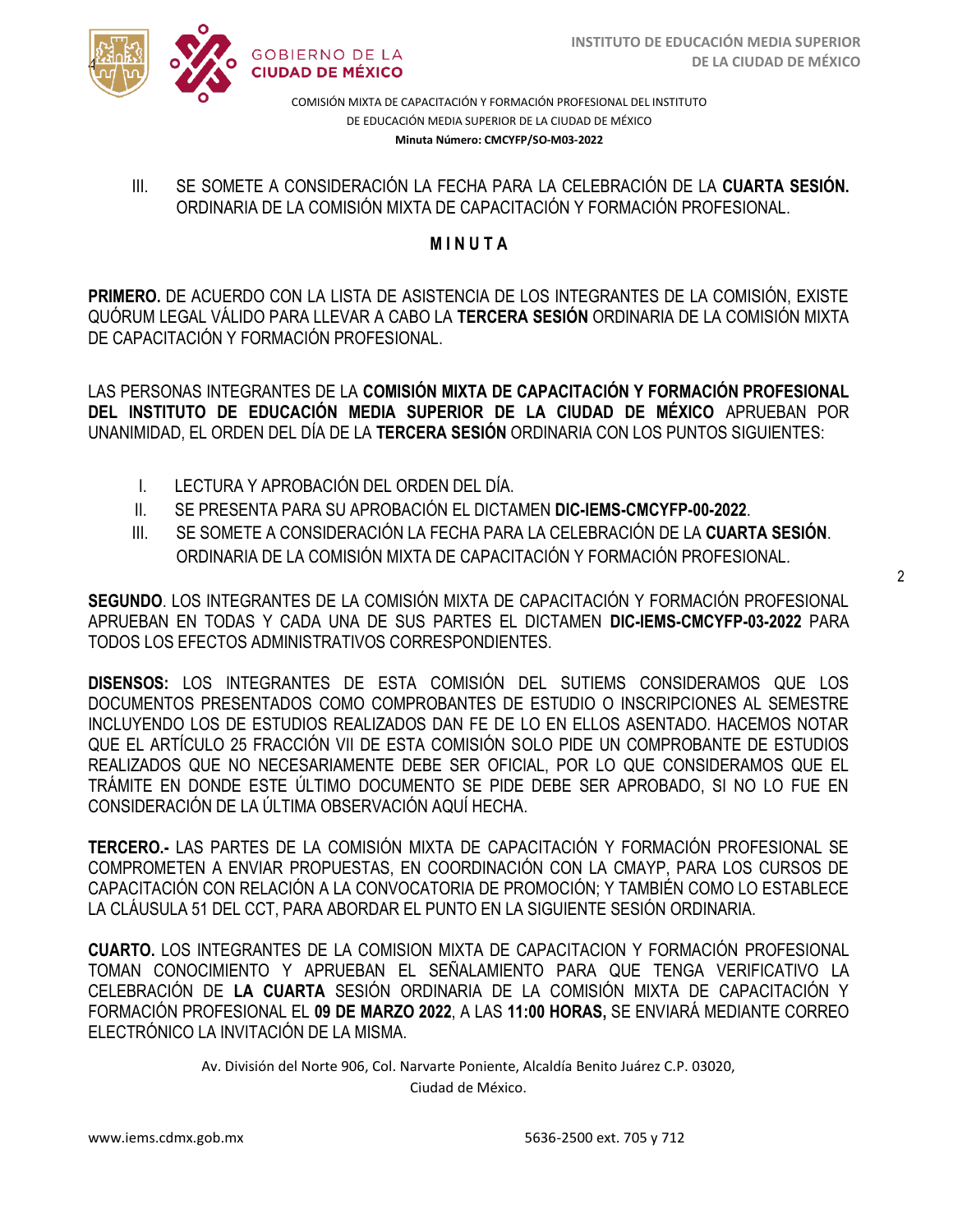

COMISIÓN MIXTA DE CAPACITACIÓN Y FORMACIÓN PROFESIONAL DEL INSTITUTO DE EDUCACIÓN MEDIA SUPERIOR DE LA CIUDAD DE MÉXICO **Minuta Número: CMCYFP/SO-M03-2022**

**QUINTO.** LOS ACUERDOS TOMADOS EN LA PRESENTE SESIÓN, SON VÁLIDOS Y SURTIRÁN SUS EFECTOS  LEGALES Y JURÍDICOS EN TÉRMINOS DE LO DISPUESTO POR LOS ARTÍCULOS 21 FRACCIONES II, VII, VIII, XII, XIII INCISO A SUBINCISOS E Y F; 32, 38, 39, 40 DEL REGLAMENTO INTERIOR DE TRABAJO DEL INSTITUTO DE EDUCACIÓN MEDIA SUPERIOR DE LA CIUDAD DE MÉXICO; 1, 18, 21, 25, 34 Y 37 DEL REGLAMENTO DE LA COMISIÓN MIXTA DE CAPACITACIÓN Y FORMACIÓN PROFESIONAL DEL INSTITUTO DE EDUCACIÓN MEDIA SUPERIOR DE LA CIUDAD DE MÉXICO; ASÍ COMO LAS CLÁUSULAS 51, 78, 79 FRACCIÓN II DEL CONTRATO COLECTIVO DE TRABAJO DEL INSTITUTO DE EDUCACIÓN MEDIA SUPERIOR DE LA CIUDAD DE MÉXICO, ASÍ COMO EL NUMERAL TERCERO. PÁRRAFO SÉPTIMO Y OCTAVO DEL "ACUERDO POR EL QUE SE AUTORIZA EL USO DE MEDIOS REMOTOS TECNOLÓGICOS DE COMUNICACIÓN COMO MEDIOS OFICIALES PARA CONTINUAR CON LAS SESIONES DE LOS ÓRGANOS COLEGIADOS EN LA DEPENDENCIA, ÓRGANOS DESCONCENTRADOS, ENTIDADES DE LA ADMINISTRACIÓN PÚBLICA Y ALCALDÍAS DE LA CIUDAD DE MÉXICO, CON MOTIVO DE LA EMERGENCIA SANITARIA POR CAUSAS DE FUERZA MAYOR DEL CONSEJO DE SALUD DE LA CIUDAD DE MÉXICO", PUBLICADO EN LA GACETA OFICIAL DE LA CIUDAD DE MÉXICO EL 06 DE ABRIL DE 2020.

**SEXTO.** LOS INTEGRANTES DE LA COMISIÓN EXPRESARON SU CONSENTIMIENTO SIN MEDIAR ALGÚN VICIO DE LA VOLUNTAD, RESPECTO DE LA MINUTA EMITIDA, LA QUE SURTIRÁ EFECTOS LEGALES A PARTIR DE SU PUBLICACIÓN EN LA PÁGINA OFICIAL DEL INSTITUTO DE CONFORMIDAD CON EL NUMERAL CUARTO DE LA PRESENTE MINUTA, Y LAS FIRMAS AUTÓGRAFAS DE LOS QUE EN ELLA INTERVINIERON SE ASENTARÁN UNA VEZ TERMINADA LA EMERGENCIA SANITARIA.

#### **ESTE DOCUMENTO SE FIRMA SIENDO LAS 17:17 HORAS DEL 23 DE FEBRERO DE 2022--------------------------- ---------------------------------------------------------------------------------------------------------------------------------------------------------**

## **FIRMAN LAS PARTES POR PARTE DE LOS TRABAJADORES DEL IEMS**

**MARÍA GONZÁLEZ MATÍAS** 

**MARY CARMEN PALMA MILLAN**

INTEGRANTE PROPIETARIA SECRETARIA DE CAPACITACIÓN DEL SINDICATO DE LA UNIÓN DE TRABAJADORES DEL INSTITUTO DE EDUCACIÓN MEDIA SUPERIOR (SUTIEMS)

INTEGRANTE PROPIETARIA SECRETARIA DE CONFLICTOS LABORALES, PROFESIONALIZACIÓN, PROMOCIÓN Y ADMISIÓN DEL SINDICATO INDEPENDIENTE DE TRABAJADORES DEL INSTITUTO DE EDUCACIÓN MEDIA SUPERIOR (SITIEMS)

Av. División del Norte 906, Col. Narvarte Poniente, Alcaldía Benito Juárez C.P. 03020, Ciudad de México.